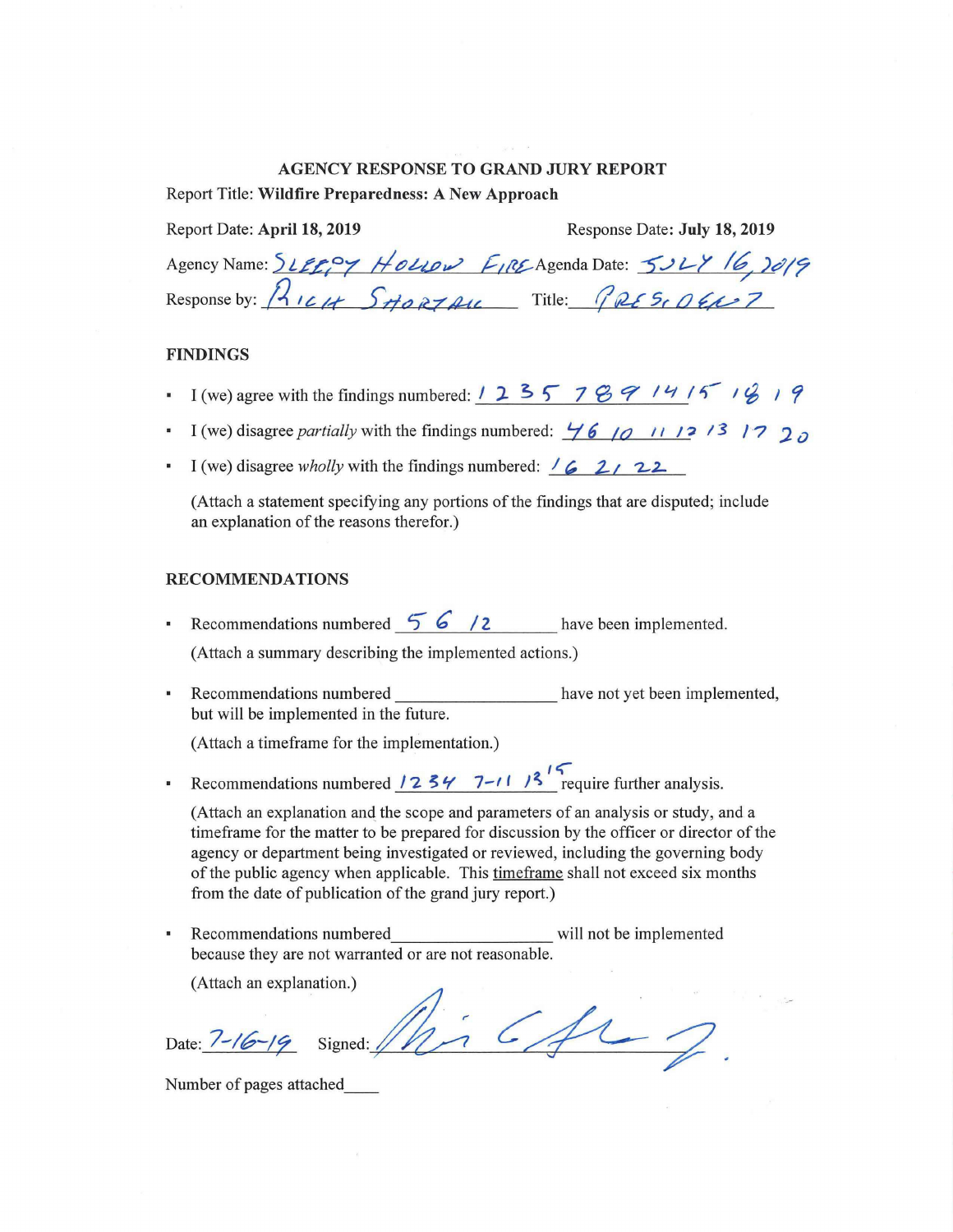# **PI. Existing vegetation management codes are both inconsistent and inconsistently enforced.**

Response: Agree.

Fire agency policies differ, as do inspection and enforcement procedures.

# **F2. There are not enough trained vegetation inspectors or fuel reduction crews.**

# Response: Agree.

Although fire agencies are doing their best to reduce vegetation around existing homes, additional resources and dedicated staff are necessary to enhance existing efforts.

# **F3. Current vegetation enforcement procedures are slow, difficult and expensive.**

# Response: Agree.

Although each municipality has its own code enforcement procedures, a consistent countywide approach would allow for a more efficient and effective enforcement effort.

# **F4. Government agencies and safety authorities cannot currently manage vegetation on public lands.**

# Response: Partially Disagree.

While municipal governments do not have authority beyond their own jurisdiction, a coordinated countywide effort could help bring focus and consistency, as well as potentially additional resources, to enhance existing efforts on public lands.

Government agencies and safety authorities can and do manage vegetation on public lands over which they have jurisdiction to the extent that resources and funding are available. Much more can be done, which is one of the many reasons the Marin cities, towns, fire agencies and County have formed a working group to explore the creation of a countywide wildfire prevention program to be funded by a parcel tax on the March 2020 ballot.

**F5. All property owners are responsible for vegetation management on their property, yet they are not sufficiently educated about vegetation management and many do not have the physical and financial resources to create defensible space.** 

Response: Agree.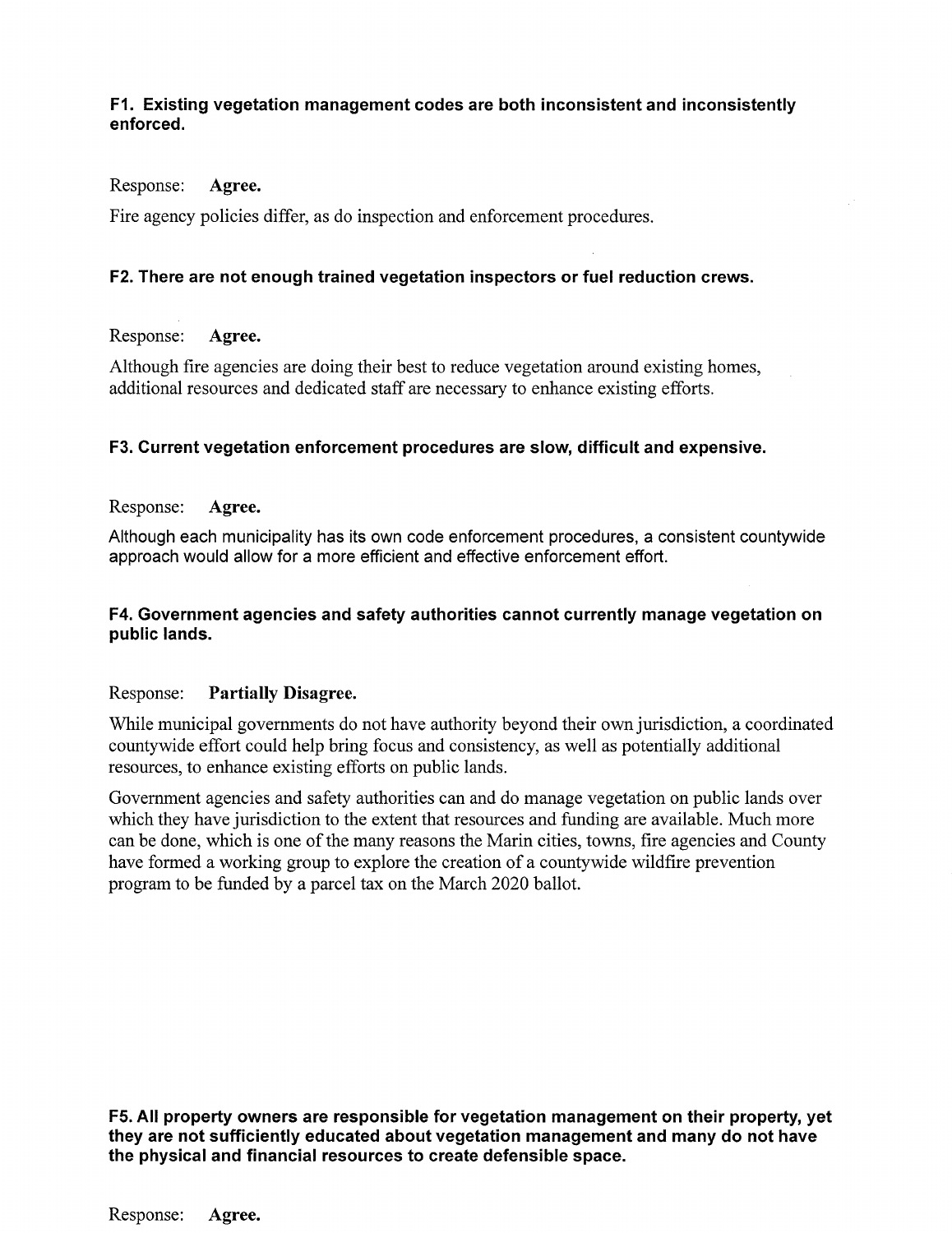"Wildfire Preparedness: A New Approach"

April 25, 2019

Although education has been provided through individual fire agencies and FIRESafe Marin, we agree that education efforts need to be understood by broader sections of the community. Grant programs should be considered for those that may not have the physical or financial means to complete necessary work.

## **F6. Wildfire preparedness education is inconsistent and fails to reach most citizens, especially parents of young children.**

# Response: Partially Disagree.

Education is offered in a consistent fashion countywide by the fire agencies and FIRESafe Marin. The demographics of our hosted meetings/forums and exercises generally lack a younger demographic - especially parents of young children. Agencies need to create new forms of outreach to garner participation from this demographic.

# **F7. The most effective method of education is person to person in neighborhoods.**

Response: Agree,

Defensible space home evaluations with a trained professional are the preferred and best method for educating residents.

### **F8. Although Marin has 30 plus Firewise neighborhoods, the most in California, they only cover a small percentage of population and land.**

### Response: Agree.

We agree that Firewise Communities are a great mechanism for bringing communities and neighborhoods together. They provide an organized approach to reducing hazards and risks.

# **F9. Sufficient public funds have not been provided to sustain comprehensive wildfire preparedness education.**

### Response: Agree.

Generally, fire agencies are funded for response and mitigation of emergency incidents. Development into the Wildland Urban Interface and climate change, with major fires in recent years, are requiring resources greater than those available by local municipalities and fire agencies.

# **F10. Educating the public requires a different set of skills than firefighters usually have.**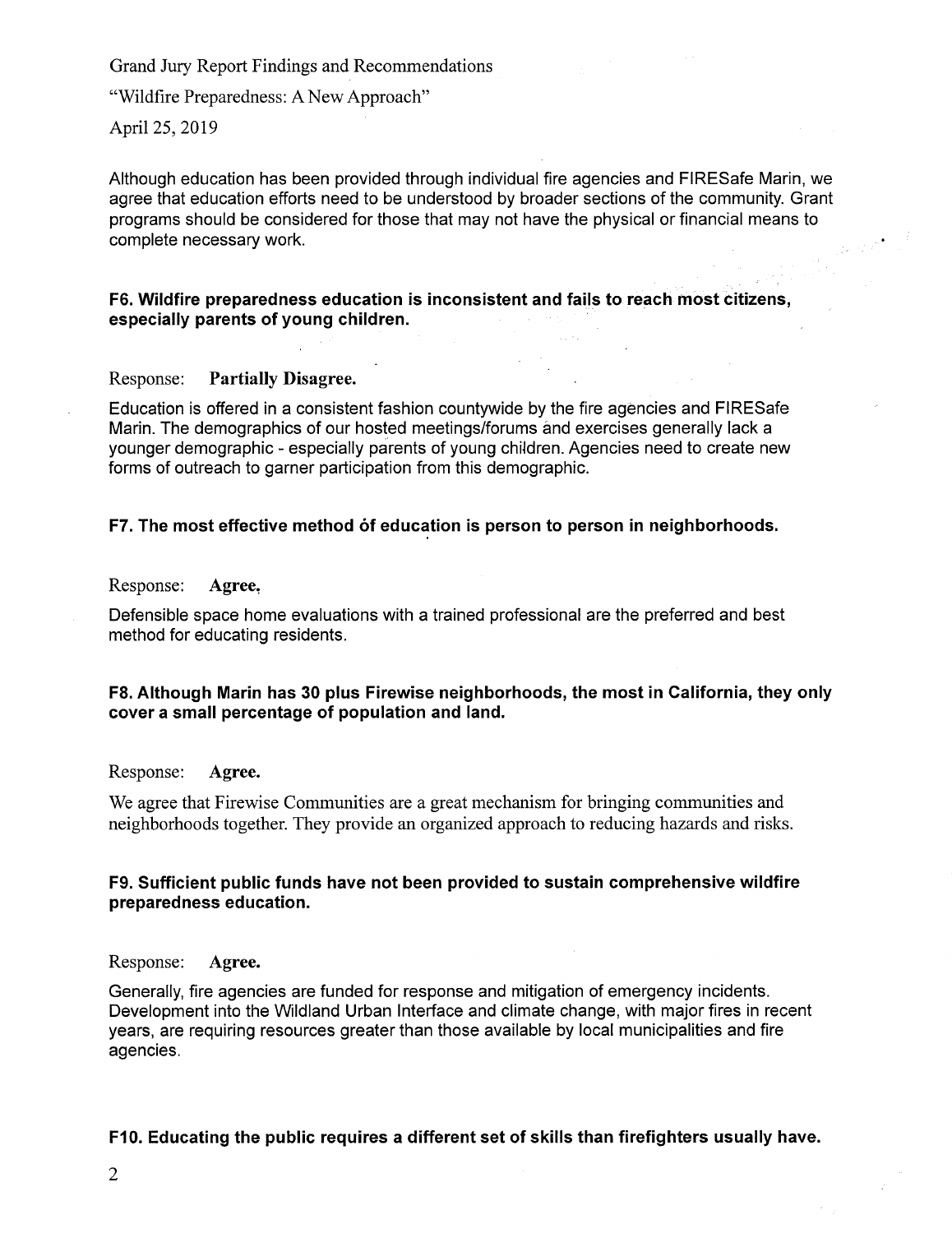"Wildfire Preparedness: A New Approach"

April 25, 2019

## Response: Partially Disagree.

Firefighters have experience that adds value to educating the public; however, they also have other, often more pressing responsibilities. Dedicated public education staff and defensible space home evaluators can spend more quality time on task than Firefighters.

# **F11. Any hesitation to use the WEA system can be deadly even if its alerts might reach people outside of its intended target zone.**

# Response: Partially Disagree.

All appropriate emergency alert systems should be used to the fullest capacity as soon as possible depending on the conditions and needs to maximize safety. The WEA system is not geographically specific and can bleed over to areas where evacuations are not necessary. This would result in adding unnecessary traffic to already congested roadways impeding evacuation egress of those most affected. We agree it is a useful tool, but it must be well-coordinated between the Incident Commander and Sheriff's Office of Emergency Services.

## F12. Alert **Mann sends the most accurately targeted warnings to endangered populations, but it reaches too few residents because it is not well publicized. Both Alert Marin and Nixle require opt-in registration, a serious design flaw.**

### Response: Partially Disagree.

Nixle and Alert Marin are two very different systems. Nixle, by design, is an "opt-in" solution providing general information to the public. Alert Marin is an emergency notification system. Nixle and Alert Marin information is publicized at almost every community event hosted by Fire Departments and Sheriff-OES, with information also available on social media and agency websites.

Listed and unlisted/blocked Marin County landline and VoIP (Voice over Internet protocol) phone numbers are already included in our emergency notification system (Alert Marin), unless the owner specifically requests to have their phone number opted-out. Cell phone numbers are not included in Nixie and do require registration in our Self-Registration Portal for Alert Mann. We agree that more of our residents need to "opt-in" with their cell phone numbers. Additionally, we support changes in State law mandating that cellular information be accessible with an "opt-out" provision like landlines and VolP data. We are also pursuing newly available authority to cooperate with utility companies to obtain customer cell phone numbers for these purposes.

We will work with legislators to support bills like SB 46 (Hueso; 2019) which would allow local governments to enter into agreements to access resident cell phone contact information for enrolling county residents in a county-operated public emergency warning system.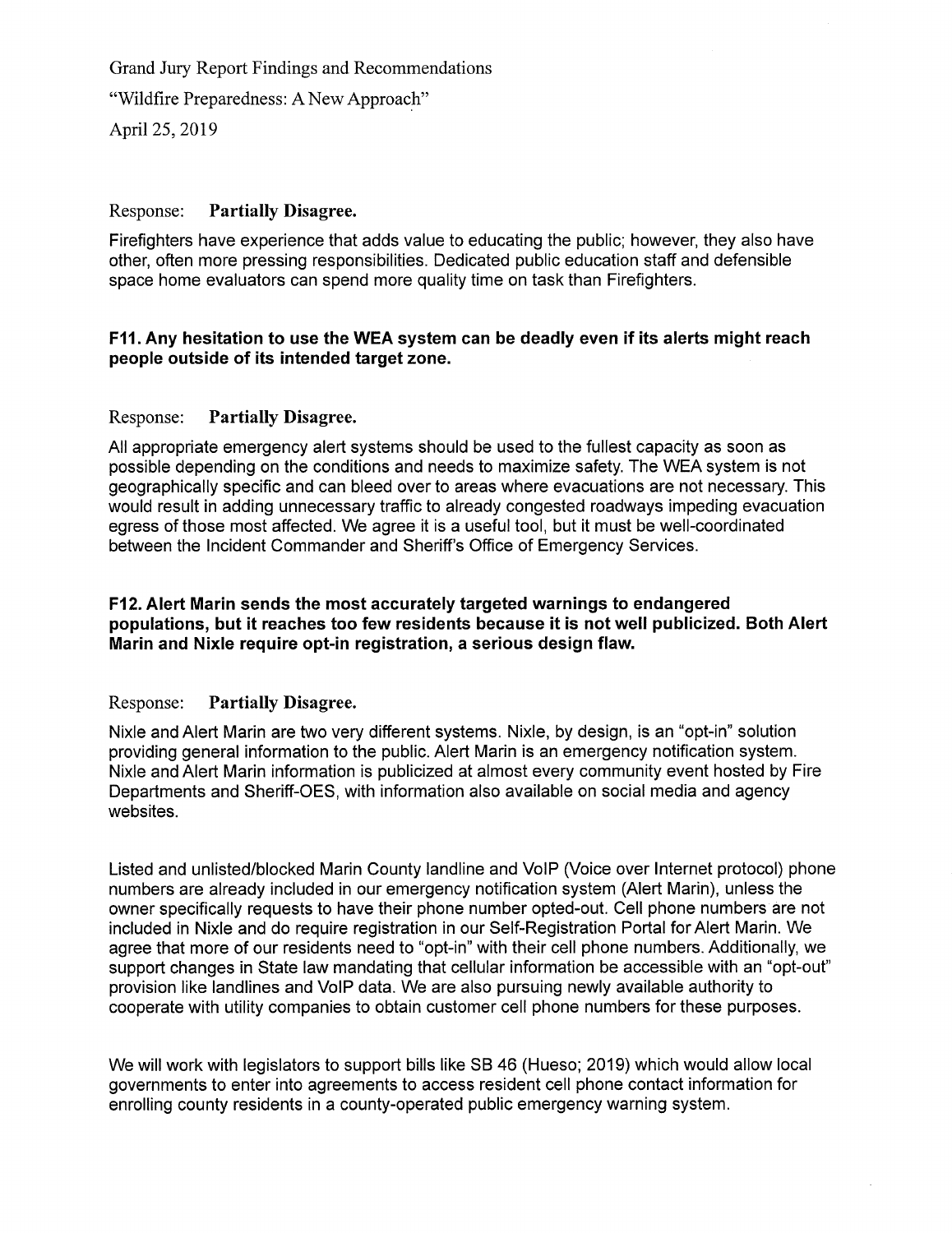Grand Jury Report Findings and Recommendations "Wildfire Preparedness: A New Approach" April 25, 2019

## **F13. Sirens could be a useful and reliable warning system if their numbers and locations were increased to broaden their reach and if they were enhanced with a customized message through LRAD.**

# Response: Partially Disagree.

Long Range Acoustical Device (LRAD) is the name brand of one type of acoustical notification system. This system may have limited reach and limited ability to be heard inside a building. Local testing has provided mixed results based on topography and other outdoor existing noise. This type of system will not be effective in some areas of the County.

## **F14. In the WUI and in many town centers, infrastructure and roads are inadequate for mass evacuations.**

Response: Agree.

(Individual agencies may want to add specific comments here.)

### **F15. Evacuation routes are dangerously overgrown with vegetation and many evacuation routes are too narrow to allow safe passage in an emergency.**

والمتقاربان

 $\sim 10^{-10}$ 

#### Response: Agree.

Marin County has many narrow roads with limited access and overgrown vegetation, often in sloped and difficult terrain. Much of the vegetation encroachment into the road right of way is the responsibility of homeowners. Public works agencies regularly work with fire agencies identifying and working in the most critical areas.

### **F16. Emergency planners often do not publicize evacuation routes due to their mistrust of the public.**

### Response: Disagree.

In 2009 the Marin County Fire Agencies developed mutual threat zone maps, pre-identifying primary and secondary evacuation routes as well as evacuation zones. This information is available for first responders to access in conventional paper maps or online. It has also been made available to mutual aid responders outside of Marin County. Fire agencies are in the process of making these maps publicly available.

We do caution residents to take personal responsibility and identify and regularly travel different routes away from their home. Wildland fires can be very dynamic and depending on wind and

4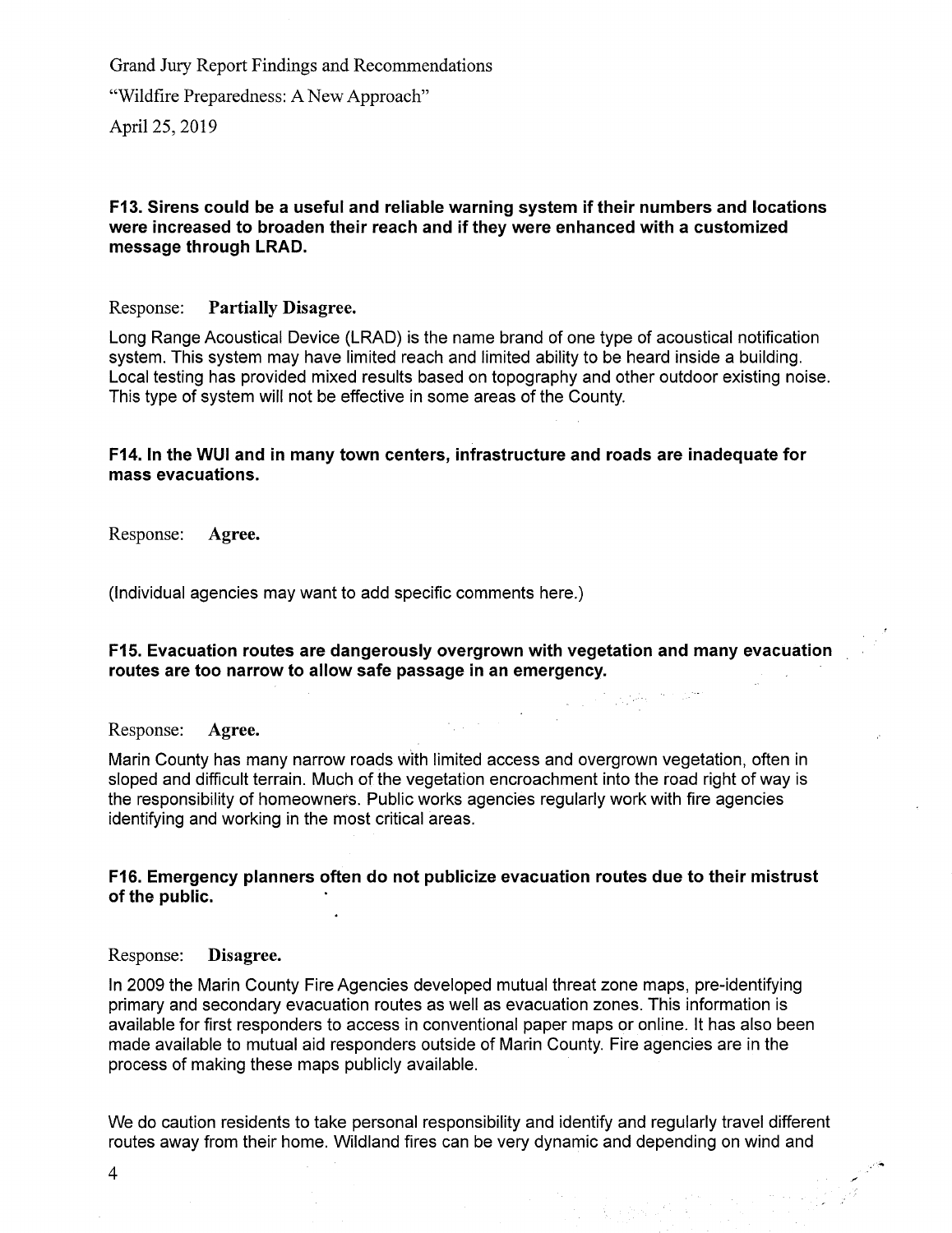## "Wildfire Preparedness: A New Approach"

April 25, 2019

topography can change direction with little to no warning. A pre-identified evacuation route may not be the safest route for residents to take depending upon the specific type and location of the incident.

### **F17. Town councils, planners, and public works officials have not addressed traffic choke points, and, in some instances, they have created obstacles to traffic flow by the installation of concrete medians, bump outs, curbs, speed bumps, and lane reductions.**

# Response: **Partially Disagree.**

Although we agree that more needs to be done, we do not agree that public officials have not attempted to address these issues to date. Additionally, while we agree that traffic flow in an evacuation warrants renewed attention in our circulation planning, many of the elements labeled as "obstacles to traffic flow" by the Grand Jury are intended to increase public safety on a daily basis under regular conditions. Each agency must weigh these daily safety concerns against the use of roads during an evacuation.

# **F18. No studies have been performed to determine how long it would take to evacuate entire communities via existing evacuation corridors.**

### Response: **Agree.**

The fire chiefs are exploring opportunities with technology companies and higher educational institutions studying this type of work. Large scale evacuation planning needs further study and development within Marin.

## **F19. The implementation of traffic-light sequencing and coordination to allow mass egress, and the conversion of two-way roads into one-way evacuation routes to ease traffic congestion, are dangerously delayed and years away from being implemented.**

## Response: **Agree.**

Large scale evacuation planning needs to identify which corridors would benefit greatest from contra-flow traffic-light sequencing. Coordination with public works agencies and identification of funding sources would be needed to make this a reality.

# **F20. Public transit is a neglected asset of emergency response preparedness: all operators except one transit agency are left out of the command structure and none is integrated into the emergency radio communication system MERA.**

# Response: **Partially disagree.**

Use of the term "neglected' suggests an active decision to exclude transit from emergency response preparedness. The current arrangements reflect an assessment by transit officials of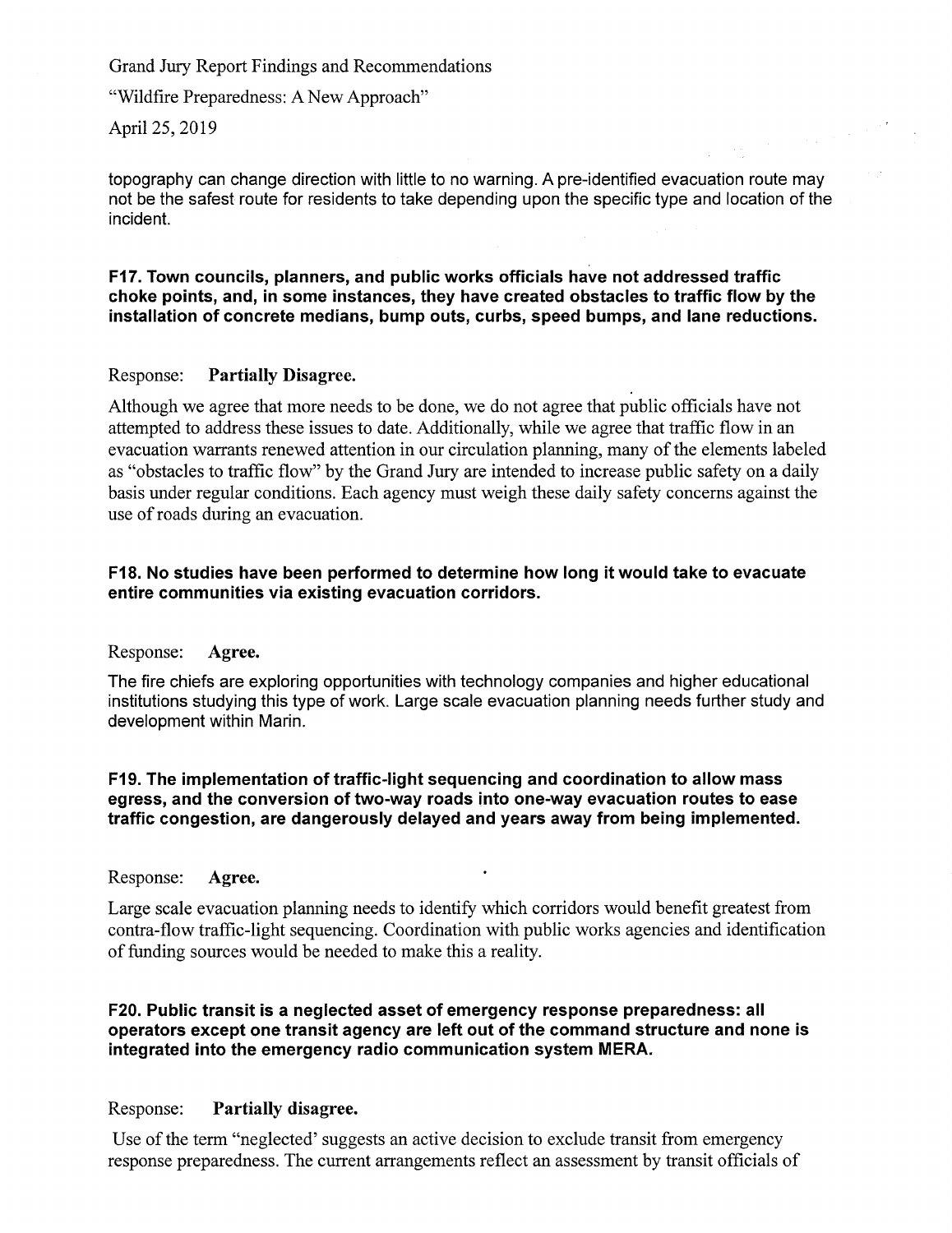"Wildfire Preparedness: A New Approach"

April 25, 2019

their ability to respond to disasters. Many of these protocols reflect planning for a broad spectrum of disasters that might occur, and it would be appropriate to revisit these protocols for the "new normal" concerning wildfire preparedness and response to an event concentrated in Marin County.

F21. A bureaucratic culture of complacency and inertia exists in Marin. Government often **fails to act quickly to repair known gaps in emergency preparedness, to think flexibly, and to prioritize safety in its planning and policies.** 

من بارد

#### Response: Disagree.

We agree that more needs to be done to address this critical public safety issue in the face of what now is commonly referred to as the "new-normal." Accelerating climate change has led to larger, costlier, and more frequent wildfires in the state than ever before, burning almost yearround. Because of this, all fire agencies, the County, cities and towns are working together to explore the creation a countywide wildfire prevention program.

### **F22. No countywide comprehensive, coordinated policies have been made and no funds have been allocated to prepare for wildfires.**

#### Response: Disagree.

There are several coordinated documents, policies or procedures within Marin County including: Mutual Threat Zone Plan, Community Wildfire Protection Plan, and the 2017 North Bay "Lessons Learned" report. All of Marin's agencies are evaluating their budgets and making difficult decisions to make more money available for wildfire preparedness. It is our belief that a stream of revenue dedicated to this purpose is the best route to addressing the resource needs identified in these documents.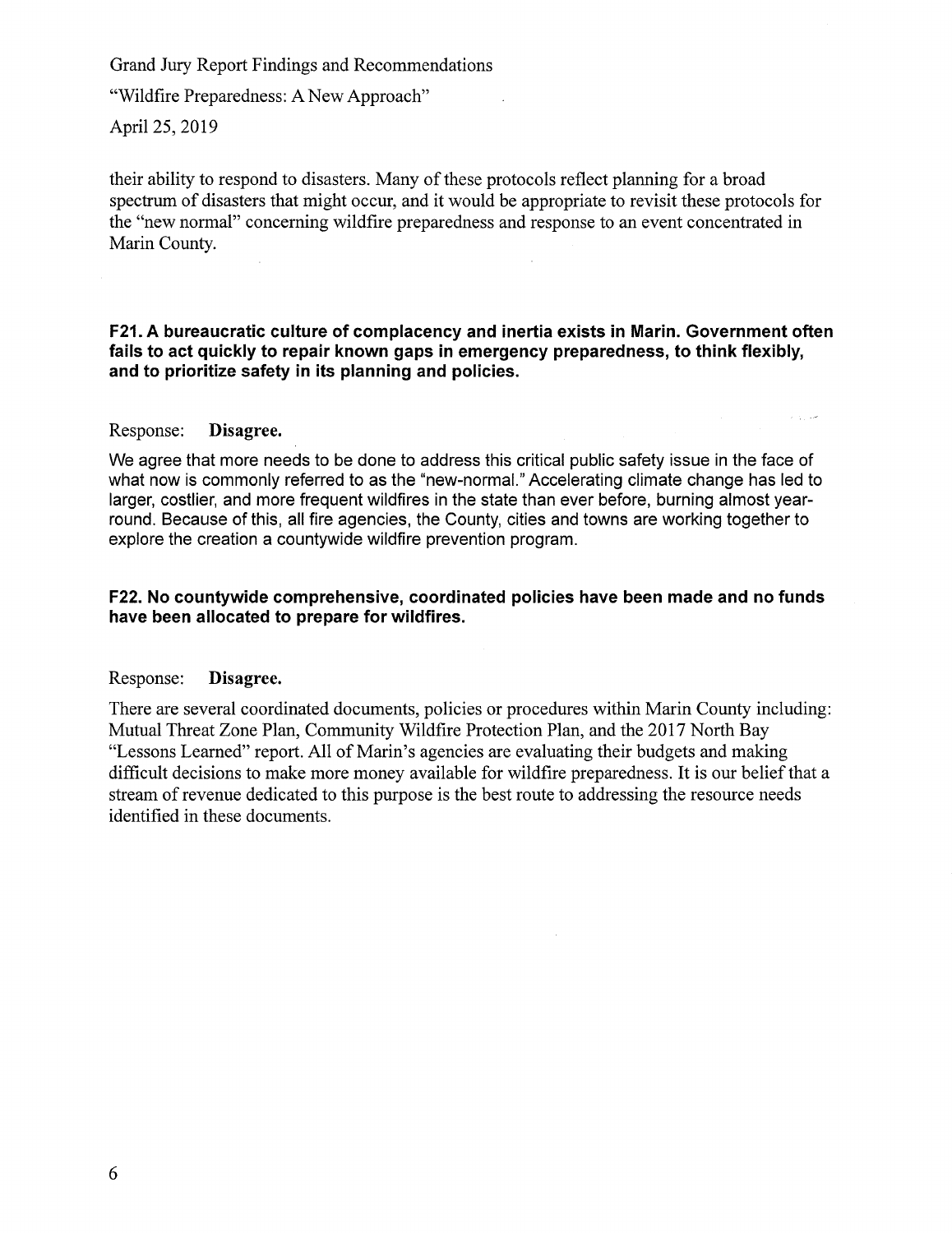Grand Jury Report Findings and Recommendations "Wildfire Preparedness: A New Approach" April 25, 2019

# **RESPONSE TO GRAND JURY RECOMMENDATIONS**

The Marin County Civil Grand Jury recommends the following:

# **R1. Create a comprehensive, countywide vegetation management plan that includes vegetation along evacuation routes, a campaign to mobilize public participation, and lowincome subsidies.**

# **This recommendation requires further** analysis.

The Marin cities, towns, fire agencies and the County are addressing this recommendation with a working group to explore the creation of a countywide wildfire prevention program governed by a countywide joints power authority. We agree that more needs to be done to address this critical public safety issue in the face of what now is commonly referred to as the "new-normal." Accelerating climate change has led to larger, costlier, and more frequent wildfires in the state than ever before, burning almost year-round. Because of this, all fire agencies, the County, and its cities and towns are working together to explore the creation a countywide wildfire prevention program.

The program scope for an ongoing, locally-controlled, countywide wildfire prevention program would include the following:

- Ej Fire fuel reduction and vegetation management
- [?] Defensible-space home evaluations and education
- E) Evacuation planning and neighborhood preparedness
- E] Alert and warning enhancements
- [3 Pursuit of grant funds for countywide efforts, as well as grant funding for to assist seniors, financially disadvantaged and those with access and functional needs with preparedness measures.

This program would require new ongoing funding. We are currently exploring a potential countywide parcel tax measure in March 2020.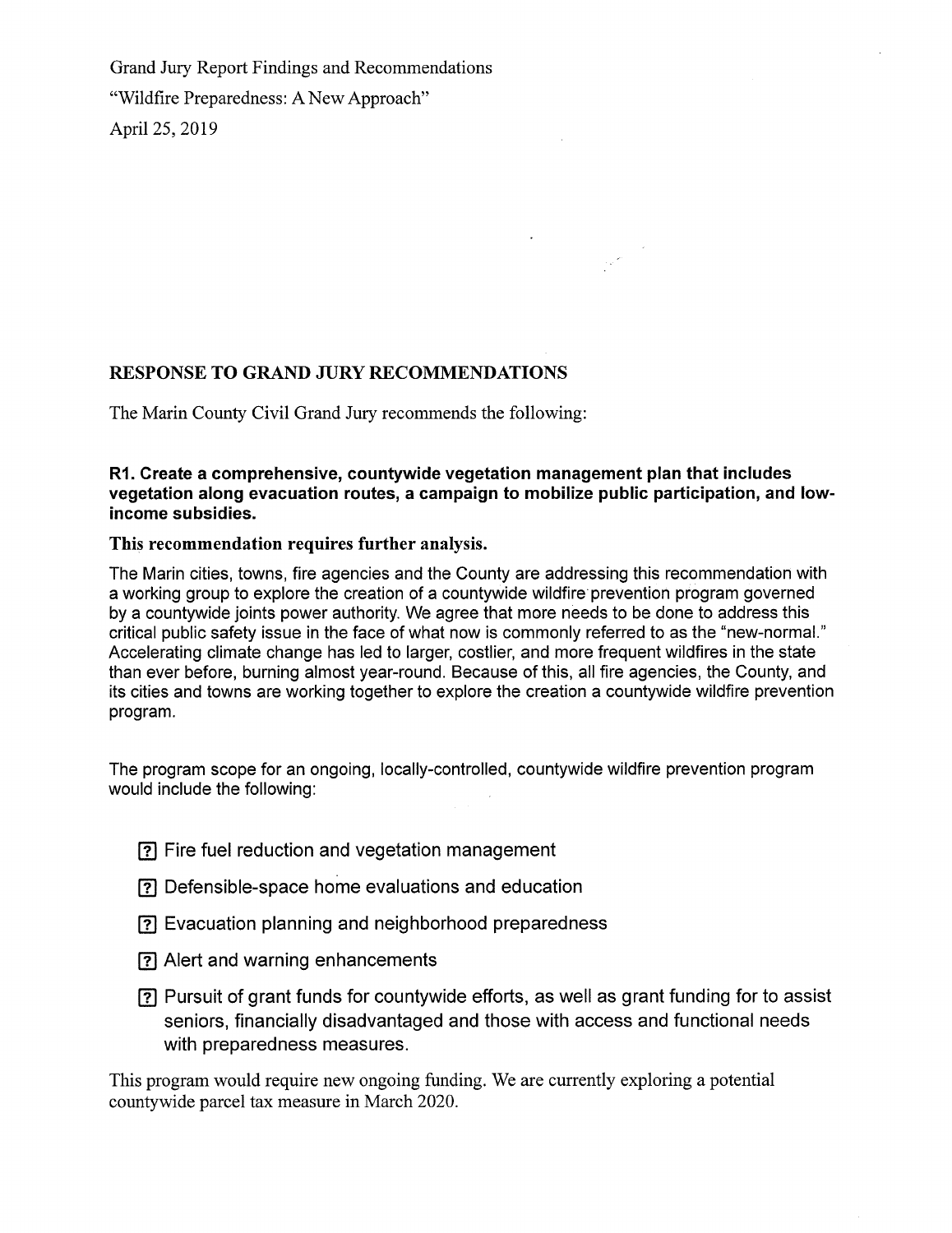"Wildfire Preparedness: A New Approach"

April 25, 2019

## **R2. Hire at least 30 new civilian vegetation inspectors and at least eight fire/fuels crews focused on fuel reduction in the high risk areas of the county, including federal, state and local public lands.**

### **This recommendation requires further analysis.**

As stated in our response to Recommendation No. 1, a countywide wildfire prevention initiative would include expanded defensible-space home inspections and education. A working group of fire chiefs and city/town managers are exploring options to ensure the most appropriate and costeffective solutions are considered to improve defensible space countywide. This enhanced program would require new, ongoing resources. The staffing of this effort would be subject to policy decisions of a countywide JPA and/or the governing board of responsible fire agencies.

# **R3. Develop and implement a fast, streamlined procedure to enforce vegetation citations.**

# **This recommendation requires further analysis.**

Fire prevention officers throughout the county are working on a countywide, streamlined approach updating codes and processes. It is the intention of the group to implement some items as part of regular code adoption cycle this fall. Larger scale collaboration and a more streamlined approach will be addressed as part of the countywide wildfire prevention program. At the countywide level, our intention is to educate homeowners for cooperative compliance. Addressing non-compliance would be a matter for each jurisdiction to address.

### **R4. Adopt and deliver a comprehensive education program focused on action for all**  residents of Marin on a regular schedule by a team of expert trainers.

## **This recommendation requires further analysis.**

A countywide wildfire prevention program would include a comprehensive education program for all residents. Although agencies have made efforts to educate the public, without additional resources to enhance existing efforts, we believe these efforts will continue to be insufficient and not consistent throughout the County.

# **R5. Promote the creation of Firewise Communities in every neighborhood by all local jurisdictions.**

#### **This recommendation has already been implemented.**

As the Grand Jury report points out, Marin currently has over 30 Firewise neighborhoods. With the creation of a countywide wildfire prevention program, our current efforts can be substantially enhanced and expanded throughout the County.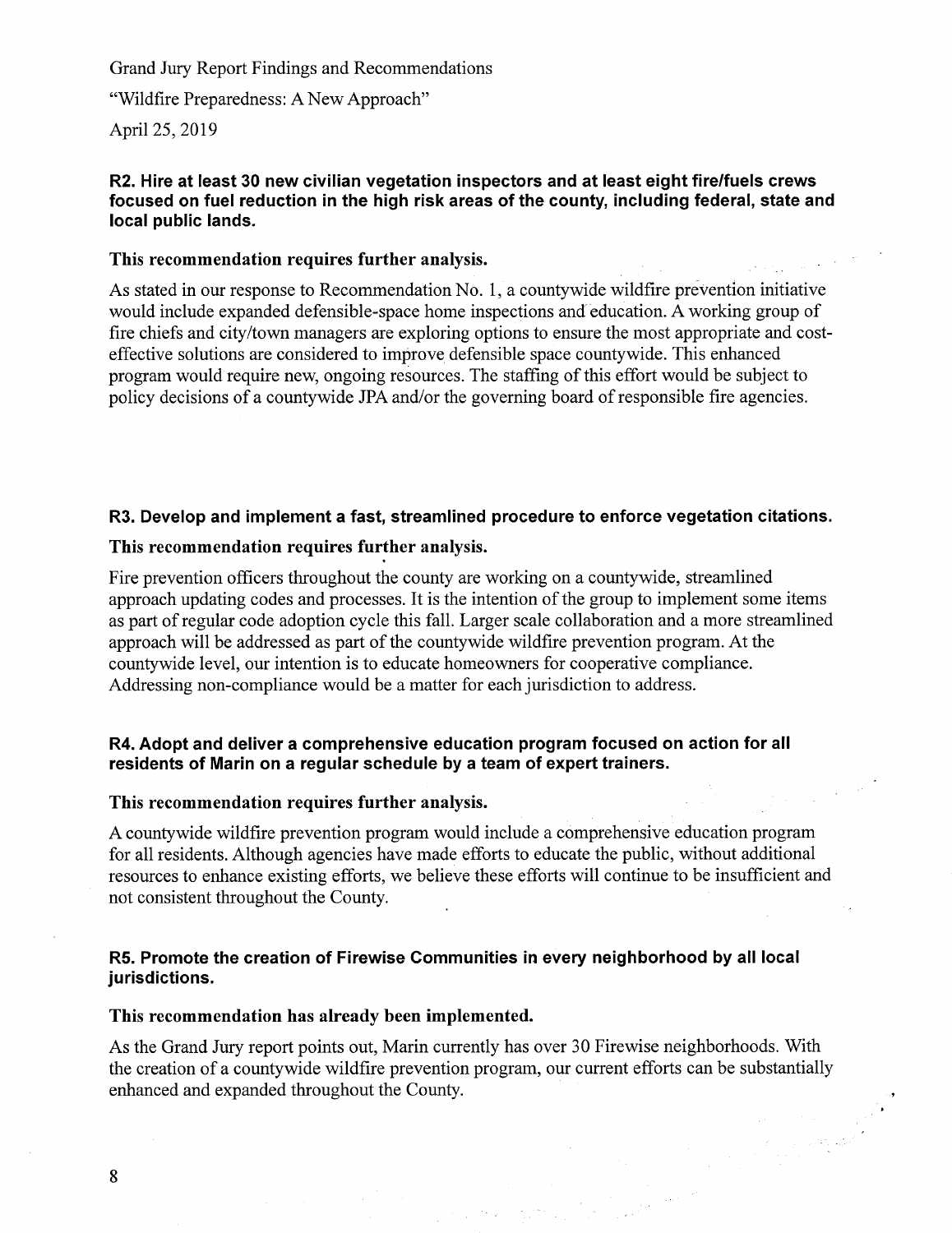"Wildfire Preparedness: A New Approach"

April 25, 2019

# **R6. Employ individuals with skills in public speaking, teaching, curriculum design, graphics, web design, advertising, community organization, community relations, and diplomacy to educate the public.**

# **This recommendation has already been implemented**

We currently have very articulate fire professionals and FIRESafe Marin educating the public. However, we recognize more needs to be done and this work may not need to be done by our firefighters, who often have competing response priorities.

# **R7. Collect Marin residents' information and add it to Alert Marin and Nixle databases to make them opt-out systems.**

# **This recommendation requires further analysis.**

This recommendation would require changes in State law. We will work with legislators to support bills like SB 46 (Hueso; 2019), which would allow local governments to enter into agreements to access resident cell phone contact information for enrolling county residents in a county-operated public emergency warning system.

We are also pursuing newly available authority to cooperate with utility companies to obtain customer data for these purposes, but state legislation would be needed to obtain cell phone contact information.

# **R8. Expand the use of sirens with LRADs.**

# **This recommendation requires further analysis.**

Sirens and LRAD's have limited reach and ability to be heard inside a building. Local testing has provided mixed results based on topography and other competing outdoor existing noise. This type of system does have valuable application in some areas within the County. For those communities for which these logistical challenges can be overcome, there is considerable appeal for technology such as LRAD's, which carry a more specific message than sirens. To be effective, sirens require communitywide understanding of their meaning and what is expected of residents when they are sounded.

# **R9. Research, develop, and publish plans for the mass movement of populations along designated evacuation routes.**

# **This recommendation requires further analysis.**

Large scale evacuation planning needs to identify which corridors would benefit the most from contra-flow and traffic-light sequencing. The use of experts in this field should be engaged. Coordination with public works agencies and additional funding from a countywide wildfire prevention initiative will be a critical component to our success.

# **R10. Give the highest priority to mitigating known choke points and to maximizing the capacity of existing evacuation routes.**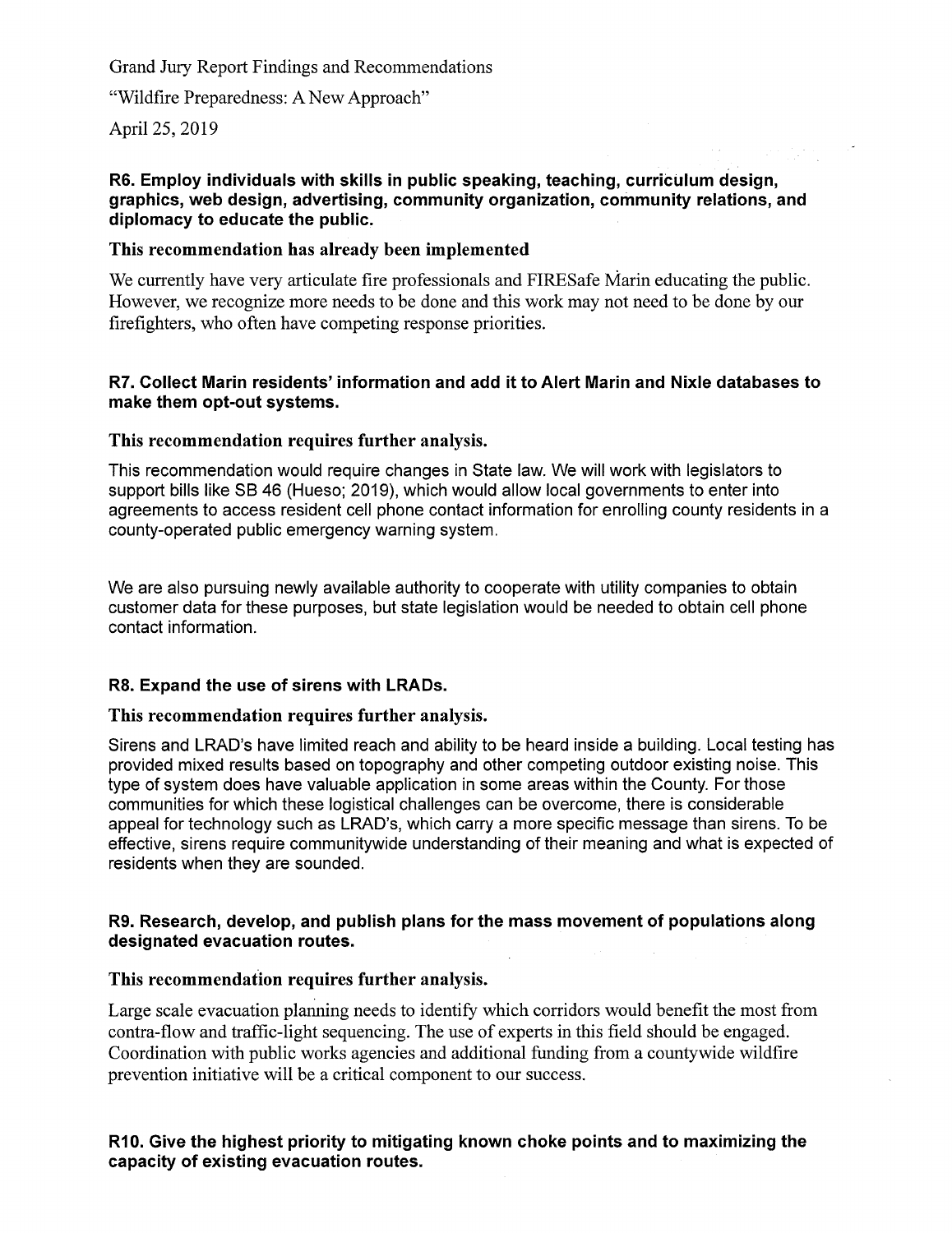"Wildfire Preparedness: A New Approach"

April 25, 2019

### **This recommendation requires further analysis.**

Large scale evacuation planning needs to identify "choke points". The use of traffic analysis experts in this field should be engaged. Coordination with public works agencies and additional funding from a countywide wildfire prevention initiative will be a critical component to our success.

### **R11. Incorporate and prioritize plans for mass evacuations in all pending and future traffic/road projects along major escape routes.**

#### **This recommendation requires further analysis.**

Consideration of mass evacuations is an important element for agencies to add to their assessment of road-related capital projects. However, prioritizing evacuation plans above all other considerations may lead to design decisions that impair other important considerations, such as safe use of roads on a daily basis. A balanced lifestyle of each project is required.

#### **R12. Educate, prepare, and drill for evacuations in all communities.**

#### **This recommendation has been implemented.**

Although all Marin Fire agencies have done this work to some extent, a countywide wildfire prevention program would substantially expand efforts to educate, prepare and drill for evacuations through Marin.

# **R13. Fully integrate public transit into the MERA communications system without further delay.**

#### **This recommendation requires further analysis.**

The member agencies of MERA welcome the addition of transit agencies serving Marin. It will be necessary to analyze how to integrate these agencies.

### **R15. Establish in the form of a Joint Powers Authority an umbrella organization for wildfire planning and preparedness (vegetation management, public education, alerts,**  and evacuation), funded by a <sup>1/4</sup> cent sales tax.

#### **This recommendation requires further** analysis.

The Marin cities, towns, fire agencies and County are addressing this recommendation with a working group to explore the creation of a countywide wildfire prevention program governed by a countywide joints power authority. The program scope for ongoing, locally-controlled, countywide wildfire prevention program would include the following:

 $\label{eq:2} \frac{1}{2}\sum_{i=1}^n\sum_{j=1}^n\sum_{j=1}^n\left(\frac{1}{2}\sum_{j=1}^n\sum_{j=1}^n\frac{1}{2}\right)^2\left(\frac{1}{2}\sum_{j=1}^n\sum_{j=1}^n\frac{1}{2}\right)^2.$ 

 $\mathcal{L}(\mathbb{R}^d)$ 

 $\gamma_{\rm{eff}}$ 

ID Fire fuel reduction and vegetation management

(3 Defensible-space home evaluations and education